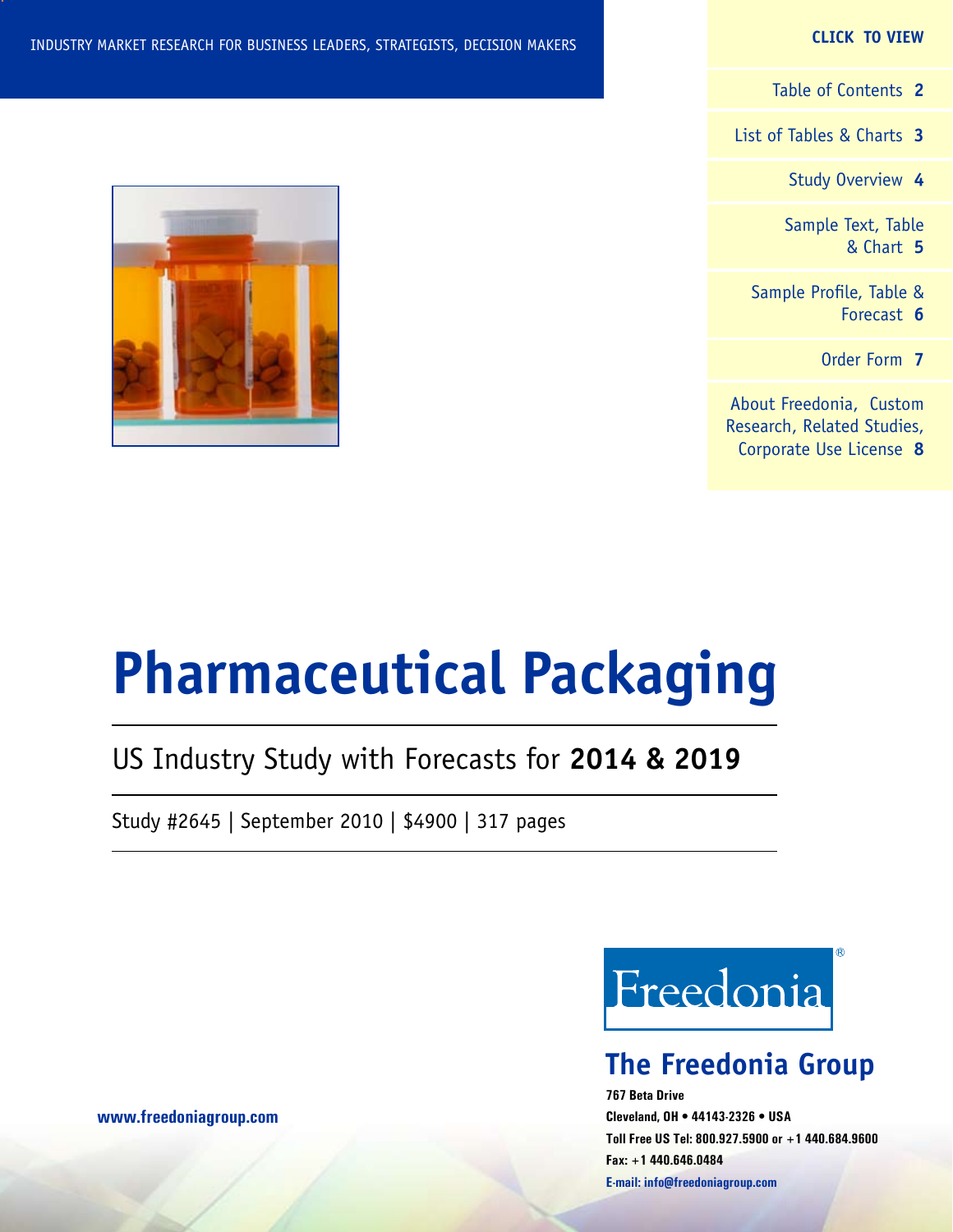### **Pharmaceutical Packaging**

US Industry Study with Forecasts for *2014 & 2019*

### <span id="page-1-0"></span>**Table of Contents**

#### Executive Summary

#### Market EnvironmenT

| National Health Expenditures 11 |  |
|---------------------------------|--|
| Health Insurance Coverage 15    |  |
|                                 |  |
|                                 |  |
|                                 |  |
|                                 |  |
|                                 |  |
|                                 |  |
|                                 |  |
|                                 |  |
|                                 |  |
|                                 |  |
|                                 |  |
|                                 |  |
|                                 |  |
|                                 |  |
|                                 |  |
|                                 |  |

#### PHARMACEUTICAL MARKET OVERVIEW

| Pharmaceutical Demand Patterns 37   |  |
|-------------------------------------|--|
|                                     |  |
|                                     |  |
|                                     |  |
| Distribution Classifications  44    |  |
| Ethical Pharmaceuticals 45          |  |
| Over-the-Counter Pharmaceuticals 45 |  |
| Proprietary Pharmaceuticals 46      |  |
|                                     |  |
|                                     |  |

#### PHARMACEUTICAL PACKAGING OVERVIEW

| Drug Diversion & Counterfeiting  53 |
|-------------------------------------|
|                                     |
|                                     |
|                                     |
| High Density Polyethylene (HDPE) 62 |
| Polyethylene Terephthalate (PET) 62 |
|                                     |
| Low Density Polyethylene (LDPE)  63 |
| Polyvinyl Chloride (PVC)  64        |
|                                     |
|                                     |
|                                     |
|                                     |
|                                     |
|                                     |
|                                     |
|                                     |
|                                     |
|                                     |

#### PRIMARY CONTAINERS

| Compartmented Packs  100             |  |
|--------------------------------------|--|
|                                      |  |
|                                      |  |
| Materials & Components  102          |  |
|                                      |  |
|                                      |  |
|                                      |  |
|                                      |  |
|                                      |  |
| .<br>Ethical Pharmaceuticals 109     |  |
|                                      |  |
|                                      |  |
| Over-the-Counter Pharmaceuticals 113 |  |
| Clinical Trial Pharmaceuticals  115  |  |
|                                      |  |
|                                      |  |
|                                      |  |
|                                      |  |
|                                      |  |
|                                      |  |
|                                      |  |
|                                      |  |
| Semi-Rigid Plastic Containers  128   |  |
|                                      |  |
|                                      |  |
|                                      |  |
|                                      |  |
|                                      |  |
|                                      |  |
|                                      |  |
|                                      |  |
|                                      |  |
|                                      |  |
| 3M Drug Delivery Systems  141        |  |
|                                      |  |
|                                      |  |
|                                      |  |
| Developmental Activities  147        |  |
|                                      |  |
|                                      |  |
|                                      |  |
|                                      |  |
|                                      |  |
|                                      |  |
|                                      |  |
|                                      |  |
| All Other Primary Containers  156    |  |

#### PACKAGING ACCESSORIES

| Elastomer & Rubber Closures  163 |  |
|----------------------------------|--|
|                                  |  |
| Other Specialty Closures  167    |  |
|                                  |  |

| Child-Resistant Closures  168       |  |
|-------------------------------------|--|
| Push-and-Turn Closures  169         |  |
|                                     |  |
|                                     |  |
| Plastic Twist-Off Closures 172      |  |
|                                     |  |
|                                     |  |
| Standard Metal Closures 174         |  |
|                                     |  |
|                                     |  |
|                                     |  |
|                                     |  |
|                                     |  |
|                                     |  |
| Other Prescription Containers  184  |  |
|                                     |  |
| Corrugated Shipping Boxes 186       |  |
| Other Secondary Containers  188     |  |
|                                     |  |
| All Other Secondary Containers 190  |  |
|                                     |  |
|                                     |  |
|                                     |  |
| Authentication Labels  194          |  |
|                                     |  |
| Expanded Content Labels 197         |  |
| Other Packaging Accessories  199    |  |
|                                     |  |
|                                     |  |
|                                     |  |
| Security Taggants & Markings 204    |  |
|                                     |  |
| All Other Packaging Accessories 206 |  |

Freedonia

#### **MARKETS**

| Pharmaceutical Manufacturing  210 |  |
|-----------------------------------|--|
|                                   |  |
|                                   |  |
|                                   |  |
|                                   |  |

#### INDUSTRY STRUCTURE

| Packaging Product Companies  230   |  |
|------------------------------------|--|
|                                    |  |
|                                    |  |
| Licensing & Related Agreements 233 |  |
|                                    |  |
| Product Development Activities 236 |  |
|                                    |  |
|                                    |  |

#### Company Profiles

| Alexander (James) Corporation 241 |  |
|-----------------------------------|--|
|                                   |  |
| AmerisourceBergen Corporation 249 |  |
|                                   |  |
|                                   |  |
|                                   |  |
| Becton, Dickinson and Company 258 |  |
|                                   |  |
|                                   |  |
|                                   |  |
|                                   |  |
|                                   |  |

(continued on following page)

### **Page 2 [Order now, click here!](#page-6-0)**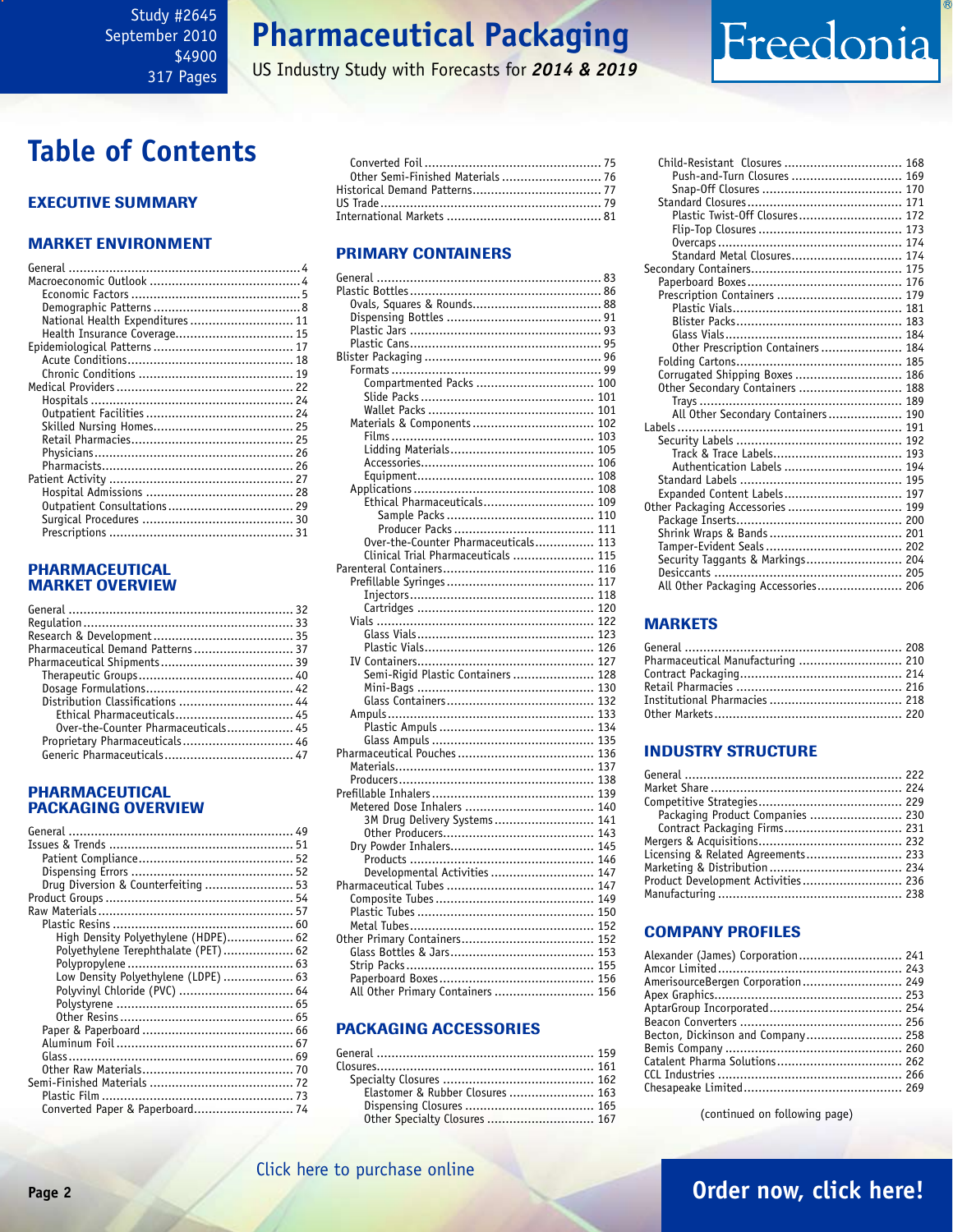### **Pharmaceutical Packaging**

US Industry Study with Forecasts for *2014 & 2019*

### <span id="page-2-0"></span>**Table of Contents**

#### Company Profiles

(continued from previous page)

| MeadWestvaco Corporation  284              |  |
|--------------------------------------------|--|
|                                            |  |
|                                            |  |
|                                            |  |
| Oliver-Tolas Healthcare Packaging 291      |  |
|                                            |  |
|                                            |  |
|                                            |  |
|                                            |  |
|                                            |  |
|                                            |  |
|                                            |  |
|                                            |  |
|                                            |  |
| West Pharmaceutical Services 310           |  |
| Other Companies Mentioned in the Study 313 |  |
|                                            |  |

### **List of Tables/Charts**

#### Executive Summary

|--|--|--|--|

#### Market EnvironmenT

| 2 Population by Age Group  11                      |
|----------------------------------------------------|
| 3 National Health Expenditures by Type & Source 14 |
| Cht National Health Expenditures by Type, 2009  15 |
| 4 Health Insurance Coverage                        |
| of the US Population  17                           |
| 5 Acute Conditions by Type 19                      |
|                                                    |
| 7 Medical Providers by Type  23                    |
| 8 Patient Activity by Type  28                     |
|                                                    |
|                                                    |

#### PHARMACEUTICAL MARKET OVERVIEW

|  | 1 Pharmaceutical Research & Development         |
|--|-------------------------------------------------|
|  | Expenditures by Object 37                       |
|  | 2 Pharmaceutical Demand by Therapeutic Group 39 |
|  | 3 Pharmaceutical Shipments                      |
|  |                                                 |
|  | Cht Pharmaceutical Shipments by                 |
|  | Therapeutic Group, 2009 42                      |
|  | 4 Pharmaceutical Shipments                      |
|  | by Dosage Formulation  44                       |
|  | 5 Pharmaceutical Shipments by                   |
|  | Distribution Classification  45                 |
|  | 6 Pharmaceutical Shipments                      |
|  | by Commercial Status  48                        |
|  |                                                 |

#### PHARMACEUTICAL PACKAGING OVERVIEW

|     | 1 Pharmaceutical Packaging Demand                                                        |
|-----|------------------------------------------------------------------------------------------|
| Cht | Pharmaceutical Packaging Demand                                                          |
| 2   | by Product Group, 2009  51<br>Pharmaceutical Packaging Raw Materials                     |
|     | Demand by Product Group 59                                                               |
| Cht | Pharmaceutical Packaging Raw Materials                                                   |
|     | Demand by Type, 2009  60                                                                 |
| 3   | Plastic Resins Demand in Pharmaceutical                                                  |
|     | 4 Paper & Paperboard Demand in                                                           |
|     | Pharmaceutical Packaging 67                                                              |
|     | 5 Aluminum Foil Demand in                                                                |
|     | Pharmaceutical Packaging 68                                                              |
|     | 6 Glass Materials Demand in<br>Pharmaceutical Packaging 70                               |
|     | 7 Other Raw Materials Demand in                                                          |
|     | Pharmaceutical Packaging 72                                                              |
|     | 8 Semi-Finished Materials Demand in                                                      |
|     | Pharmaceutical Packaging by Product Group. 73<br>9 Plastic Film Demand in Pharmaceutical |
|     |                                                                                          |
|     | 10 Converted Paper & Paperboard Demand in                                                |
|     | Pharmaceutical Packaging by Type 75                                                      |
| 11  | Converted Foil Demand in                                                                 |
|     | Pharmaceutical Packaging 76<br>12 Other Semi-Finished Materials Demand                   |
|     | in Pharmaceutical Packaging  77                                                          |
|     | 13 Historical Demand Patterns, 1999-2009  79                                             |
|     | 14 US Trade in Pharmaceutical Packaging Products 80                                      |
|     | 15 World Pharmaceutical Packaging Products                                               |
|     |                                                                                          |
|     |                                                                                          |
|     | <b>PRIMARY CONTAINERS</b>                                                                |
|     | 1 Primary Pharmaceutical Containers                                                      |
|     | Demand by Product Group 85                                                               |

|    | Cht Primary Pharmaceutical Containers         |  |
|----|-----------------------------------------------|--|
|    | Demand by Product Group, 2009  86             |  |
|    | 2 Plastic Pharmaceutical Bottles              |  |
|    | Demand by Product Group 88                    |  |
|    | 3 Plastic Oval, Square & Round Pharmaceutical |  |
|    | Bottles Demand by Application 91              |  |
|    | 4 Plastic Pharmaceutical Dispensing           |  |
|    |                                               |  |
|    | 5 Plastic Pharmaceutical Jars Demand  95      |  |
|    | 6 Plastic Pharmaceutical Cans Demand  96      |  |
|    | 7 Pharmaceutical Blister Packaging            |  |
|    |                                               |  |
|    | 8 Pharmaceutical Blister Packaging            |  |
|    | Demand by Component 103                       |  |
|    | 9 Pharmaceutical Blister Packaging            |  |
|    |                                               |  |
|    | 10 Parenteral Containers Demand               |  |
|    |                                               |  |
|    | 11 Prefillable Syringes Demand by Type  118   |  |
| 12 | Parenteral Vials Demand by Type  123          |  |
| 13 | IV Containers Demand by Type 128              |  |
| 14 | Parenteral Ampuls Demand by Type  134         |  |
| 15 | Pharmaceutical Pouches Demand by Type  137    |  |
| 16 | Prefillable Inhalers Demand by Type  140      |  |
| 17 | Pharmaceutical Tubes Demand by Type 149       |  |
| 18 | Other Primary Pharmaceutical Containers       |  |
|    |                                               |  |

#### PACKAGING ACCESSORIES

Freedonia

| $\mathbf{1}$ | Pharmaceutical Packaging Accessories                                    |  |
|--------------|-------------------------------------------------------------------------|--|
| Cht          | Demand by Product Group  160<br>Pharmaceutical Packaging Accessories    |  |
|              | Demand by Product Group, 2009  161                                      |  |
| 2            | <b>Pharmaceutical Closures Demand</b>                                   |  |
|              |                                                                         |  |
| 3            | Specialty Pharmaceutical Closures                                       |  |
| 4            | Child-Resistant Pharmaceutical Closures                                 |  |
|              |                                                                         |  |
| 5            | <b>Standard Pharmaceutical Closures</b>                                 |  |
|              |                                                                         |  |
| 6            | Secondary Pharmaceutical Containers                                     |  |
|              | Demand by Product Group  176                                            |  |
| 7            | Secondary Pharmaceutical Paperboard                                     |  |
|              |                                                                         |  |
| 8<br>9       | Prescription Containers Demand by Type  181                             |  |
| 10           | Pharmaceutical Folding Cartons Demand  186<br>Corrugated Pharmaceutical |  |
|              | Shipping Boxes Demand 188                                               |  |
| 11           | Other Secondary Pharmaceutical                                          |  |
|              | Containers Demand  189                                                  |  |
| 12           | Pharmaceutical Labels Demand                                            |  |
|              |                                                                         |  |
| 13           | Security Pharmaceutical Labels                                          |  |
|              |                                                                         |  |
| 14           | <b>Standard Pharmaceutical Labels</b>                                   |  |
|              |                                                                         |  |
| 15           | Expanded Content Pharmaceutical                                         |  |
| 16           | Other Pharmaceutical Packaging Accessories                              |  |
|              | Demand by Product Group 199                                             |  |
| 17           | Pharmaceutical Package Inserts Demand  201                              |  |
| 18           | Pharmaceutical Shrink Wrap & Bands Demand 202                           |  |
| 19           | Tamper-Evident Pharmaceutical Seals Demand 204                          |  |
| 20           | Pharmaceutical Packaging Taggants                                       |  |
|              | & Markings Demand  205                                                  |  |
| 21           | Pharmaceutical Desiccants Demand  206                                   |  |
| 22           | All Other Pharmaceutical Packaging                                      |  |
|              | Accessories Demand  207                                                 |  |
|              |                                                                         |  |
|              | <b>MARKETS</b>                                                          |  |
| 1            | Pharmaceutical Packaging Demand by Market. 209                          |  |

| Pharmaceutical Packaging De |  |  |  |
|-----------------------------|--|--|--|
| . .                         |  |  |  |

| Cht Pharmaceutical Packaging Demand       |
|-------------------------------------------|
|                                           |
| 2 Pharmaceutical Manufacturing Demand     |
| for Pharmaceutical Packaging by Type 213  |
| 3 Contract Packaging Demand for           |
| Pharmaceutical Packaging by Type 216      |
| 4 Retail Pharmacy Demand for              |
| Pharmaceutical Packaging by Type 218      |
| 5 Institutional Pharmacy Demand for       |
| Pharmaceutical Packaging by Type 219      |
| 6 Other Markets Demand for Pharmaceutical |
|                                           |
|                                           |

#### INDUSTRY STRUCTURE

| 1 US Pharmaceutical Packaging     |  |
|-----------------------------------|--|
| Sales by Company, 2009  223       |  |
| Cht US Pharmaceutical Packaging   |  |
| Market Share by Company, 2009 224 |  |

### **Page 3 [Order now, click here!](#page-6-0)**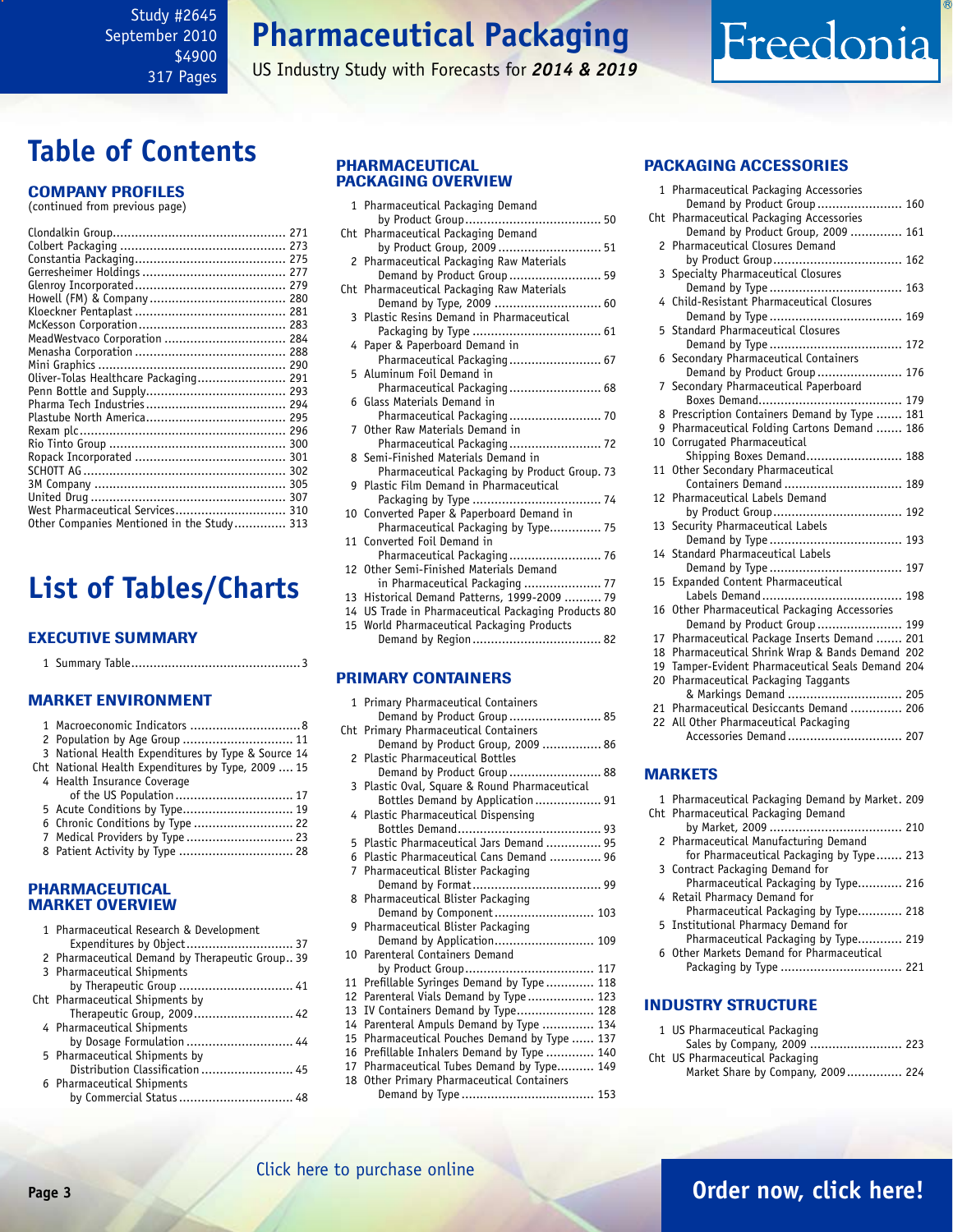### **Pharmaceutical Packaging**

US Industry Study with Forecasts for *2014 & 2019*

# Freedonia

<span id="page-3-0"></span>*New regulations and standards that address such issues as barrier protection, infection control, patient drug compliance, drug dispensing errors, and drug counterfeiting will underlie growth.* 

### **US demand to increase 5.3% annually to 2014**

Demand for pharmaceutical packaging in the US (including Puerto Rico) is forecast to increase 5.3 percent annually to \$18.5 billion in 2014. Recently upgraded regulations and standards that address such issues as barrier protection, infection control, patient drug compliance, drug dispensing errors, and drug diversion and counterfeiting will underlie growth. An increased focus on these issues will boost demand for high valueadded containers and accessories, including enhanced barrier plastic bottles, calendar and wallet blister packaging, prefillable syringes and inhalers, track and trace and authentication labels, and unit dose pouches.

### **Prefillable syringes to pace primary containers**

Demand for primary pharmaceutical containers will increase 5.2 percent annually to \$11.3 billion in 2014. The fastest growth is anticipated for prefillable syringes, which will expand applications as advances in biotechnology lead to the introduction of new therapies that must be injected. Plastic bottles will remain the most widely used package for oral drugs distributed in bulk and prescription dose volumes to retail and mail order pharmacies. They will also continue to dominate applications in OTC medicines sold in tablet and capsule quantities of 50 or more. Pharmaceutical blister packaging will derive growth



based on its adaptability to unit dose formats with expanded label content, high visibility, and built-in track and trace features.

The market for pharmaceutical pouches will expand at a fast pace, spurred by increasing applications in the unit dose packaging of transdermal patches, powders for reconstitution, and topical creams and ointments. Prefillable inhalers will command strong growth opportunities as the number of chronic asthma, allergy and migraine patients treated with inhalation drugs rises. Ongoing improvements in aesthetic and barrier properties will keep tubes a leading primary container for topical medication.

### **Closures to remain largest packaging accessory**

Pharmaceutical closures will comprise a \$3 billion US market in 2014, up 5.5 percent annually from 2009. Vial stoppers, syringe tips and plastic flip-top vial closures will command strong growth as injectable bioengineered drugs broaden emergency care and chronic disease indications. Push-and-turn child-resistant caps will remain the top closures for oral and liquid drug containers, but growth will slow as blister packs and pouches penetrate unit dose applications. Plastic dispensing closures will fare much better among drug makers based on ease of use and convenience in the delivery of liquid medicines and lotions.

Copyright 2010 The Freedonia Group, Inc.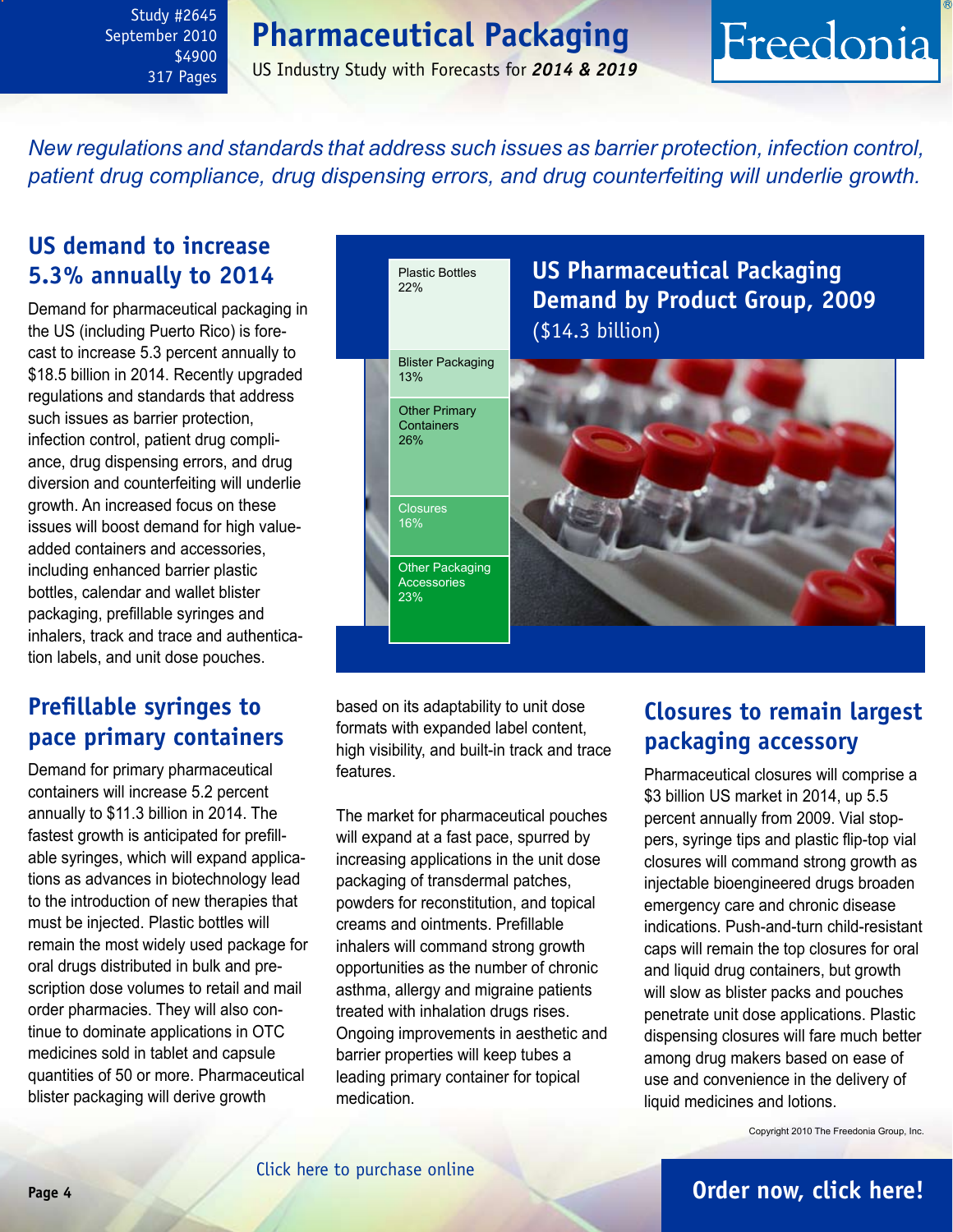### **Pharmaceutical Packaging**

US Industry Study with Forecasts for *2014 & 2019*

### <span id="page-4-0"></span>**Sample Text, Table & Chart**

#### **primary containers**

**Compartmented Packs -- Based on breadth of ap** served, compartmented containers will continue to post the  $\frac{1}{\text{Jars}}$ mand among pharmaceutical blister packaging in both units  $\frac{d}{d}$   $\frac{d}{d}$ Total demand for these containers is projected to increase.

drugs will  $\varepsilon$ 



of over-the-counter and physicians' sample medication, consists of a multiple-compartment thermoformed plastic film sealed to a backing composed of one or more materials. Each compartment is designed to hold a unit dose of medication. The primary blister pack component is usually enclosed in a secondary plastic or paperboard container, which is often overwrapped with plastic shrink film.

The second type of compartmented blister pack encloses medication in flexible strips of single bubble compartments attached end-to-end at perforated edges. The backing of each compartment is printed with the name and dosage formulation of the drug and contains a bar coding for that provides the lot number, expiration date and other security information. Except in the case of light sensitive medication, the top is usually made from clear plastic film, enabling health professionals to inspect the contents for quality prior to opening. Used primarily in the institutional medicines, flexible blister pack strips are usually folding cartons containing 100 to 500 tablets or capsules.

Efforts to improve compartmented pharmaceutical blist have focused on upgrading security properties. For example SMART BLISTER PACKAGE produced by Amcor Flexible



**TABLE V-2**

Freedonia

**PLASTIC PHARMACEUTICAL BOTTLES DEMAND BY PRODUCT GROUP (million dollars)**

### **CHART VIII-1**

**US PHARMACEUTICAL PACKAGING MARKET SHARE BY COMPANY (\$14.3 billion, 2009)**



#### [Click here to purchase online](http://www.freedoniagroup.com/DocumentDetails.aspx?Referrerid=FM-Bro&StudyID=2645)

### **Page 5 [Order now, click here!](#page-6-0)**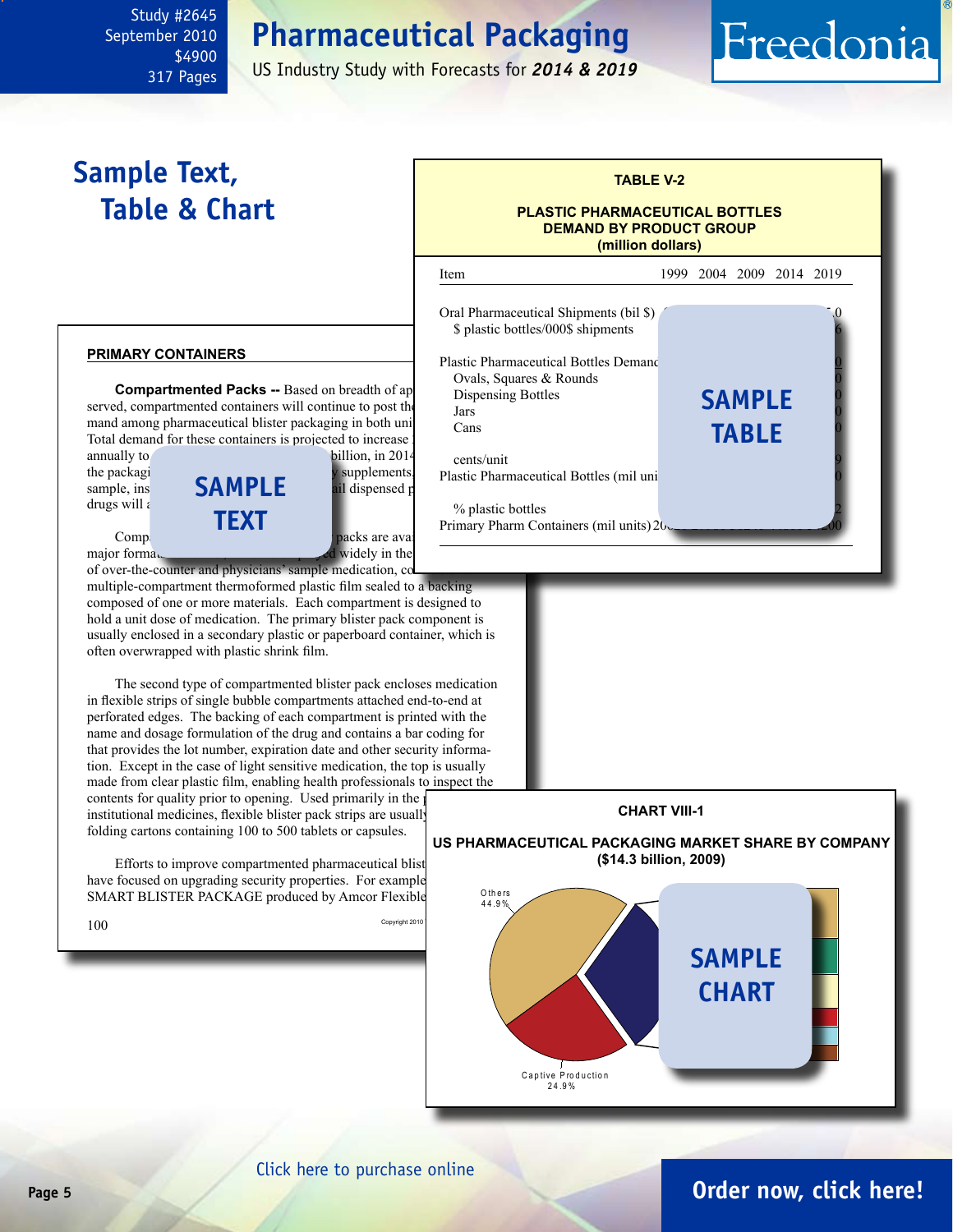### **Pharmaceutical Packaging**

US Industry Study with Forecasts for *2014 & 2019*

# Freedonia

### <span id="page-5-0"></span>**Sample Profile, Table & Forecast**



**TABLE VI-8**

#### **COMPANY PROFILES**

**Oliver-Tolas Healthcare Packaging Incorporated** 445 6th Street, Northwest Grand Rapids, MI 49504 616-456-7711 http://www.ol

Annual Sales: Employment:

counterfeiting

Key Products **PROFILE** foils, and anti**sample**

 $Oliver-T<sub>0</sub>$ <sub>healthcare Packaging specializes</sub> in the production of sterile-grade medical device packaging and pharmaceutical packaging. The Company is privately held.

Oliver-Tolas is active in the US pharmaceutical packaging industry through the manufacture of such products as pouches, lidding, highbarrier films and foils, and anti-counterfeiting and branding packaging. The Company was formed in December 2008, when Oliver Medical LLC (Grand Rapids, Michigan)--a sterile-grade packaging producer owned by private equity firm Mason Wells Incorporated (Milwaukee, Wisconsin)--acquired Tolas Healthcare Packaging Incorporated, also a manufacturer of sterile-grade packaging. Following the transaction, Oliver Medical merged its operations with those of Tolas Healthcare Packaging and changed its name to Oliver-Tolas Healthcare Packaging.

Oliver-Tolas produces pouches in OVANTEX, TYVEK (DuPont), foil, film and paper varieties. For example, the Company's patented OVANTEX material is a strong, breathable, synthetic fiber-based substrate with enhanced sterile barrier properties. Other representative pouch products include the Company's DISPOS-A-VENT range of film

291 Copyright 2010 The Freedonia Group, Inc.

"Demand for (blister packs) in secondary applications is projected to increase 3.8 percent annually to 590 million units, valued at \$67 million, in 2014. Two principal trends will promote gains. First, to attract business from pharmaceutical benefit plans and consumers, an increasing number of retail and mail order pharmacies will offer blister packs as optional containers for prescription drugs. Second, ..."

--Section VI, pg. 183

#### **Page 6 [Order now, click here!](#page-6-0)**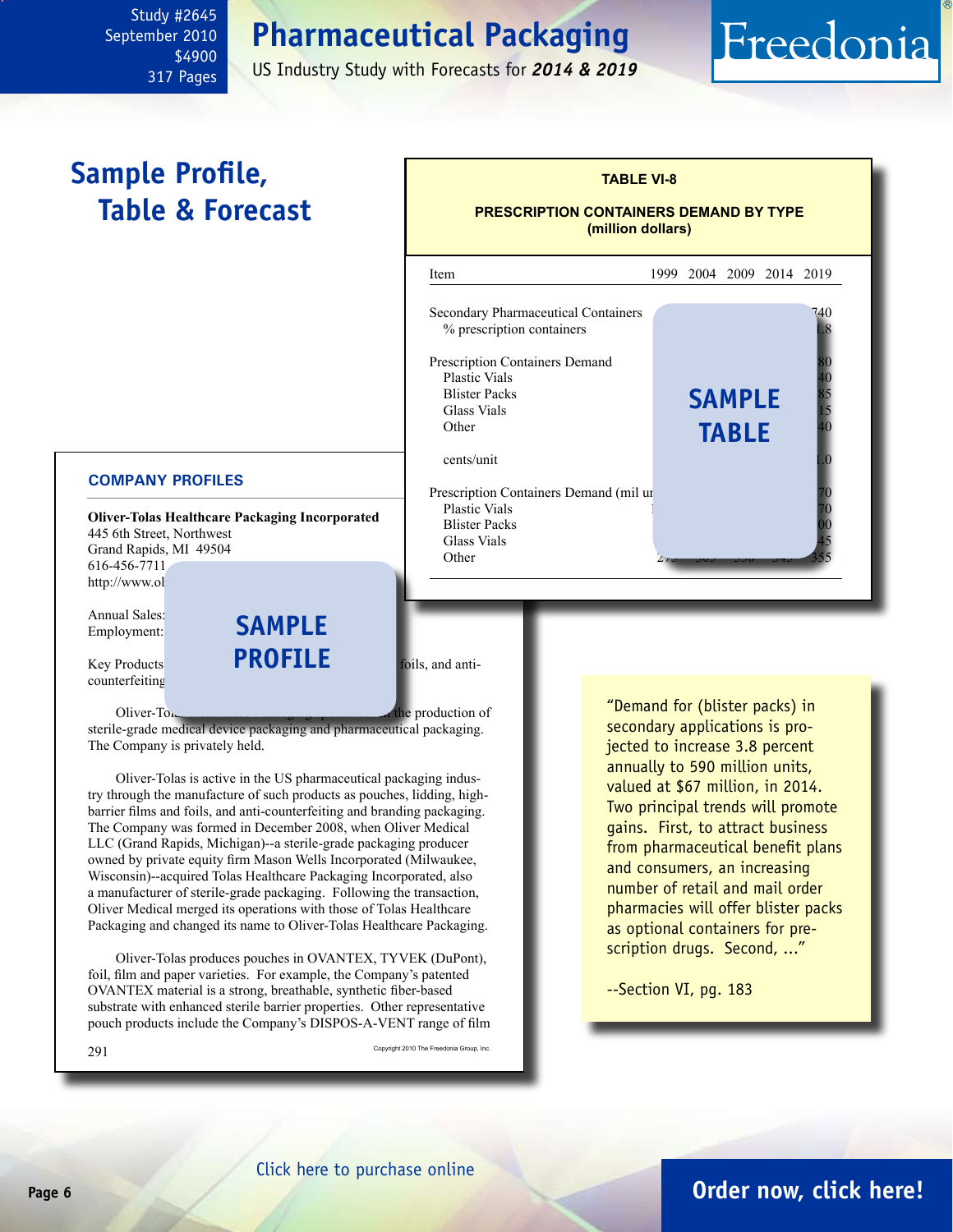### <span id="page-6-0"></span>**ORDER INFORMATION**

**Five Convenient Ways to Order**

INDUSTRY MARKET RESEARCH FOR BUSINESS LEADERS, STRATEGISTS, DECISION MAKERS

# Freedonia

**ONLINE: [www.freedoniagroup.com](http://www.freedoniagroup.com/DocumentDetails.aspx?Referrerid=FM-Bro&StudyID=2645)**

**MAIL: Print out and complete the order form and send to The Freedonia Group (see address at the bottom of this form)**

**PHONE: Call toll free, 800.927.5900 (US) or +1 440.684.9600**

**FAX: +1 440.646.0484 (US)**

**EMAIL: [info@freedoniagroup.com](mailto:info@freedoniagroup.com)**

#### **Free Handling & Shipping**

**There is NO charge for handling or UPS shipping in the US. Expect delivery in 3 to 5 business days. Outside the US, Freedonia provides free airmail service. Express delivery is available at cost.**

#### **Orders Outside of the US**

**Checks must be made payable in US funds, drawn against a US bank and mailed directly to The Freedonia Group. For wire transfers please contact our customer service department at info@ freedoniagroup.com. Credit cards accepted.**

#### **Credit Card Orders**

**For convenience, Freedonia accepts American Express, MasterCard or Visa. Credit card purchases must include account number, expiration date and authorized signature.**

#### **Save 15%**

**If you order three (3) different titles at the same time, you can receive a 15% discount. If your order is accompanied by a check or wire transfer, you may take a 5% cash discount (discounts do not apply to Corporate Use Licenses).**

#### **Corporate Use License**

**Now every decision maker in your organization can act on the key intelligence found in all Freedonia studies. For an additional \$2600, companies receive unlimited use of an electronic version (PDF) of the study. Place it on your intranet, e-mail it to coworkers around the world, or print it as many times as you like,** 

[Click here to learn more about](http://www.freedoniagroup.com/pdf/FreedoniaCULBro.pdf)  [the Corporate Use License](http://www.freedoniagroup.com/pdf/FreedoniaCULBro.pdf)

| <b>ORDER FORM</b><br>f-WEB. 2645                                                                                                                                                                                               |                           |
|--------------------------------------------------------------------------------------------------------------------------------------------------------------------------------------------------------------------------------|---------------------------|
|                                                                                                                                                                                                                                |                           |
|                                                                                                                                                                                                                                |                           |
| $+$ \$2600<br>Corporate Use License (add to study price) *                                                                                                                                                                     |                           |
| Additional Print Copies @ \$600 each *                                                                                                                                                                                         |                           |
| Total (including selected option) \$                                                                                                                                                                                           |                           |
| □ Enclosed is my check (5% discount) drawn on a US bank and payable to<br>The Freedonia Group, Inc., in US funds (Ohio residents add 7.75% sales tax)                                                                          | Street (No PO Box please) |
|                                                                                                                                                                                                                                |                           |
| □ Bill my company □ American Express □ MasterCard □ Visa                                                                                                                                                                       |                           |
| <b>MM</b><br>YY                                                                                                                                                                                                                |                           |
| Credit Card #<br><b>Expiration</b>                                                                                                                                                                                             |                           |
| Signature experience and the state of the state of the state of the state of the state of the state of the state of the state of the state of the state of the state of the state of the state of the state of the state of th |                           |

**\* Please check appropriate option and sign below to order an electronic version of the study.**

#### **Corporate Use License Agreement**

**The above captioned study may be stored on the company's intranet or shared directory, available to company employees. Copies of the study may be made, but the undersigned represents that distribution of the study will be limited to employees of the company.**

#### **Individual Use License Agreement**

**The undersigned hereby represents that the above captioned study will be used by only \_\_\_ individual(s) who are employees of the company and that the study will not be loaded on a network for multiple users. In the event that usage of the study changes, the Company will promptly notify Freedonia of such change and will pay to Freedonia the appropriate fee based on Freedonia's standard fee schedule then in effect. Note: Entire company corporate use license, add \$2600; one additional user, add \$600; two additional users, add \$1200; three additional users, add \$1800.**

**Signature Signature**

**The Freedonia Group, Inc. 767 Beta Drive • Cleveland, OH • 44143-2326 • USA • [Web site: www.freedoniagroup.com](http://www.freedoniagroup.com/Home.aspx?ReferrerId=FM-Bro) Tel US: 800.927.5900 or +1 440.684.9600 • Fax: +1 440.646.0484 • [e-mail: info@freedoniagroup.com](mailto:info@freedoniagroup.com)**